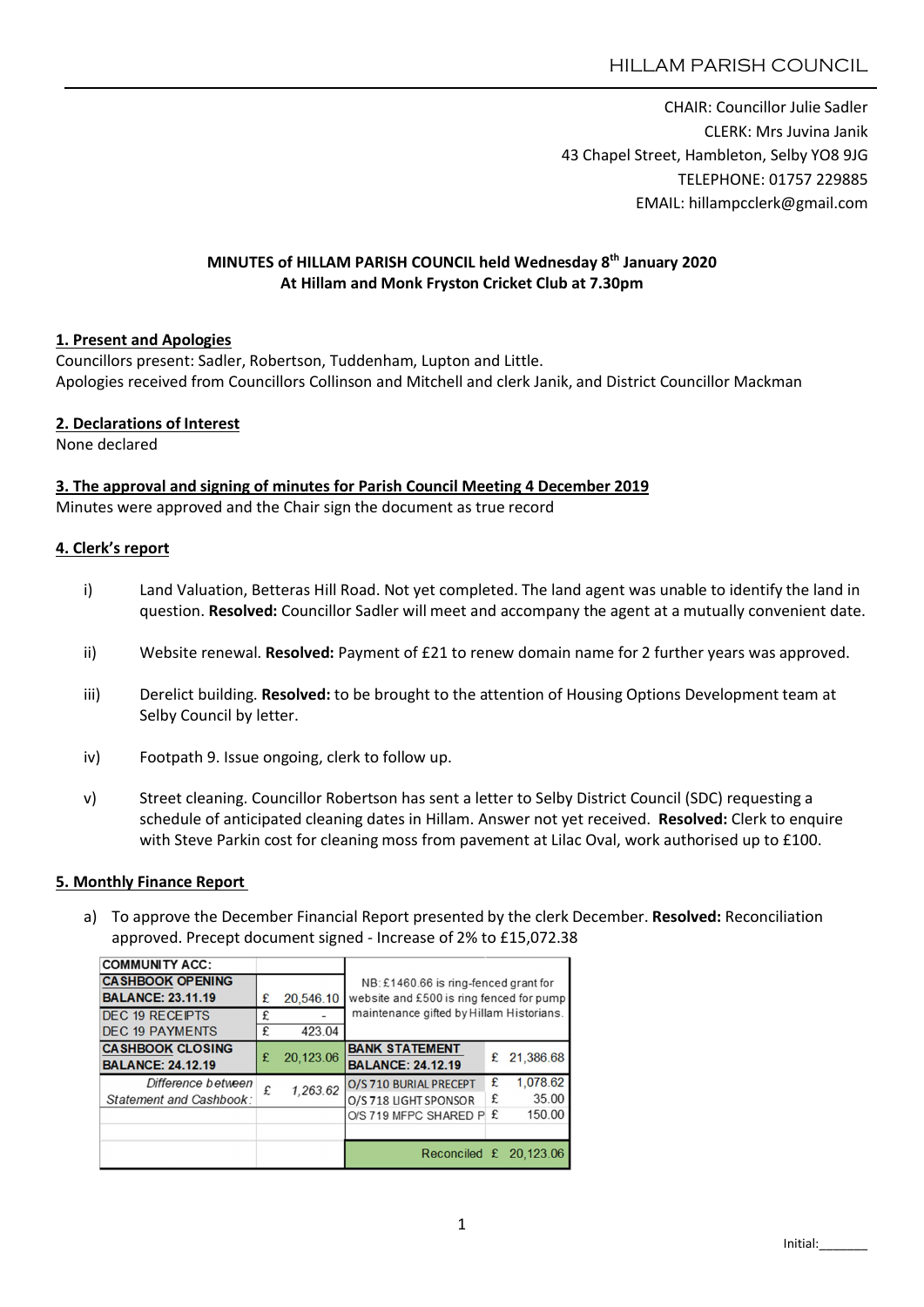b) To agree and approve invoices to be paid in January 2020, cheques to be signed. Resolved: Invoices checked and cheques to be signed at meeting close.

| Payee                      | <b>Details</b>        |   | <b>TOTAL COST</b> | <b>VAT: To</b><br><b>Redaim</b> |        |
|----------------------------|-----------------------|---|-------------------|---------------------------------|--------|
| 721 JUVINA JANIK           | Clerk Salary DEC 2019 | £ | 226.52            |                                 |        |
| 722 HMRC                   | Q3 TAX                | £ | 13.00             |                                 |        |
| 723 TP JONES LLP           | PAYROLL OCT-DEC 2019  | £ | 45.90             | £                               | 7.65   |
|                            | TOTAL JANUARY SPENDEE |   | 285.42            | £                               | 7.65   |
| TOTAL 2019-20 ANNUAL SPEND |                       |   | £ 14,744.38       | f                               | 983.90 |

- c) Confirm salary increment award for clerk. Resolved: Agreed to increase as per NALC Guidelines from 23/11/2019 to £2797.76 pa. Clerk's performance appraisal - completed and satisfactory
- d) Internal Audit. Not yet completed. Resolved: Clerk to follow up with Cllr Mitchell.

# 6. Annual Review of Hillam Parish Council Policies, Standing Orders and Risk Assessment

Resolved: Deferred pending review by the Chair.

## 7. To discuss VE Day Celebrations

VE Day Celebrations weekend 8th to 10th may 2020. There is a suggested plan of action from SSAFA. Resolved: Clerk to enquire if Bert's Barrow is willing to host, Hillam News to be informed and make more widely known (councillor Sadler) and Monk Fryston PC (Mary Little) to be contacted to see if interested in joint effort.

### 8. Consider actions regarding recruiting volunteers to continue the Hillam News

Hillam news restructuring. Resolved: To review possibility of holding recruitment effort in pub.

### 9. Consider items for Hillam News, deadline Jan 10<sup>th</sup>

Recycling - Clerk to contact SDC to get an update on the new recycling scheme including when the new bins are to be provided.

## 10. To discuss Home Office Consultation: Strengthening police powers to tackle unauthorised encampments

Resolved: Deferred - Clerk to send documents she holds round councillors prior to the next meeting so that a combined answer can be issued before the stated deadline for reply (8th February)

## 11. Planning

a) *2019/1330/LBC | Listed building consent for replacement of existing rotten single glazed timber windows with new timber double glazed units to matching existing | Hillam Hall Chapel Street. Resolved: No observations.* b) Notices of decision:

- i) 2019/1096/TPO High Gables, Chapel St Authorised
- ii) 2019/1164/HPA 8 Bedfords Fold Granted

c) Clerk to contact SDC Planning regarding building on A63 near Lowfield lane. Councillor Mackman may already be dealing with the permissions on this issue.

## 12. Village Maintenance

a) Footpath Improvement Programme - noted that NYCC has not yet cleared footpath to Blue Bell Wood. Parish Council has established maps of all footpaths in our area. Resolved: To contact Hillam News to see if there are volunteers to inspect paths. To name the paths. Also, enquire if any volunteers would 'adopt' a path to monitor condition - reporting back to the Parish Council and not required to take on any extra work. Councillor Little to discuss as Monk Fryston PC Liaison kissing gate on Brickpond Walk as it causes obstruction to those with buggies etc.

b) Action visual check of all assets - photographic document of village assets. 2 additions this year.

- c) Street Cleaning Most recent completed.
- d) Maintenance matters to report to the clerk
	- i) Letter of thanks to be issued to Hillam Lights and Gordon Little for their efforts over the year.